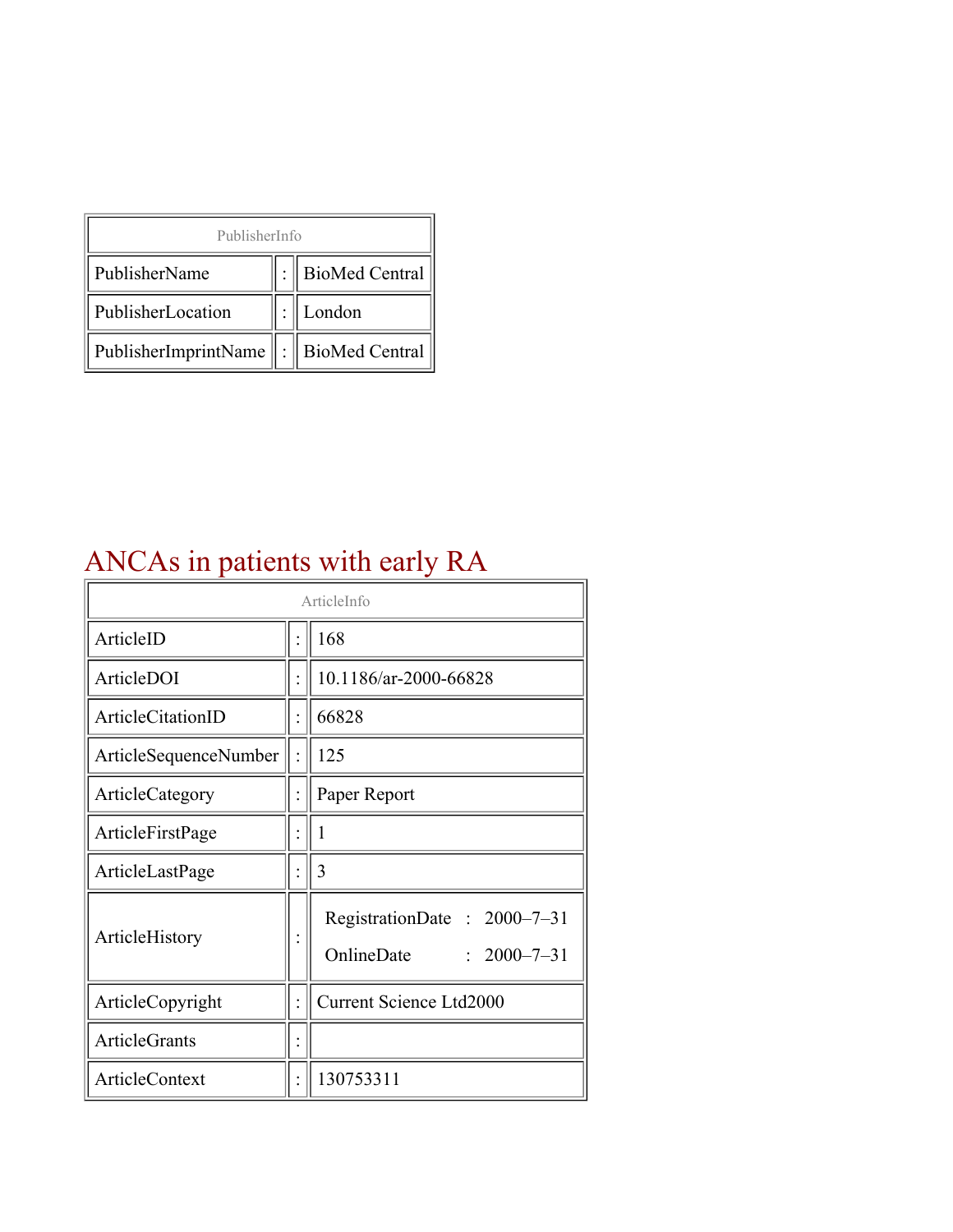Aff1 Royal Free and University College Medical School, London, UK

### Keywords

ANCA, antineutrophil cytoplasmic antibodies, prognosis, rheumatoid arthritis

# Context

pANCAs are well recognised in RA as well as other inflammatory disorders. There are various reports of pANCAs signifying particular organ involvement in RA, yet the antigenic specificity of ANCAs in RA is often mixed. To investigate the role of ANCAs in determining the long-term outcome of patients with early (within 1 year of onset) RA, to examine disease activity in relation to ANCAs status, and to study the overlap between ANCA and other serological markers of RA (RF, antiperinuclear factor [APF], antikeratin antibodies [AKA], and ANCA specificity).

# Significant findings

Data were obtained for 80 out of 82 subjects. Fifty percent of patients were ANCA-negative at entry, with 40% still ANCA-negative by 84 months ( $n = 45$  patients total at 84 months). At entry 66% were RF-positive; 78% of ANCA-positive patients were also RF-positive at entry. Small numbers of extraarticular manifestations of RA meant that no conclusions could be drawn regarding ANCA status and these manifestations. ANCA-positivity did not relate to age or sex of the patient, nor to CRP, ESR or haemoglobin estimations. Measures of clinical severity were similar between ANCA-positive and ANCA-negative patients at entry. By 7 years, however, ANCA-positive patients had significantly greater radiological disease progression ( $P = 0.0015$ ). Higher pANCA titre was also associated with more advanced progression by 5 years (*P*= 0.04). Stepwise logistic regression analysis showed that pANCA-positivity at disease onset was a significant independent predictor of radiological joint destruction by 84 months; raised ESR predicted disease progression at 12, 36, 60 and 84 months; RFpositivity was predictive for progression by 36 months. In only 28% of the pANCA-positive patients could the antigenic specificity be determined.

## **Comments**